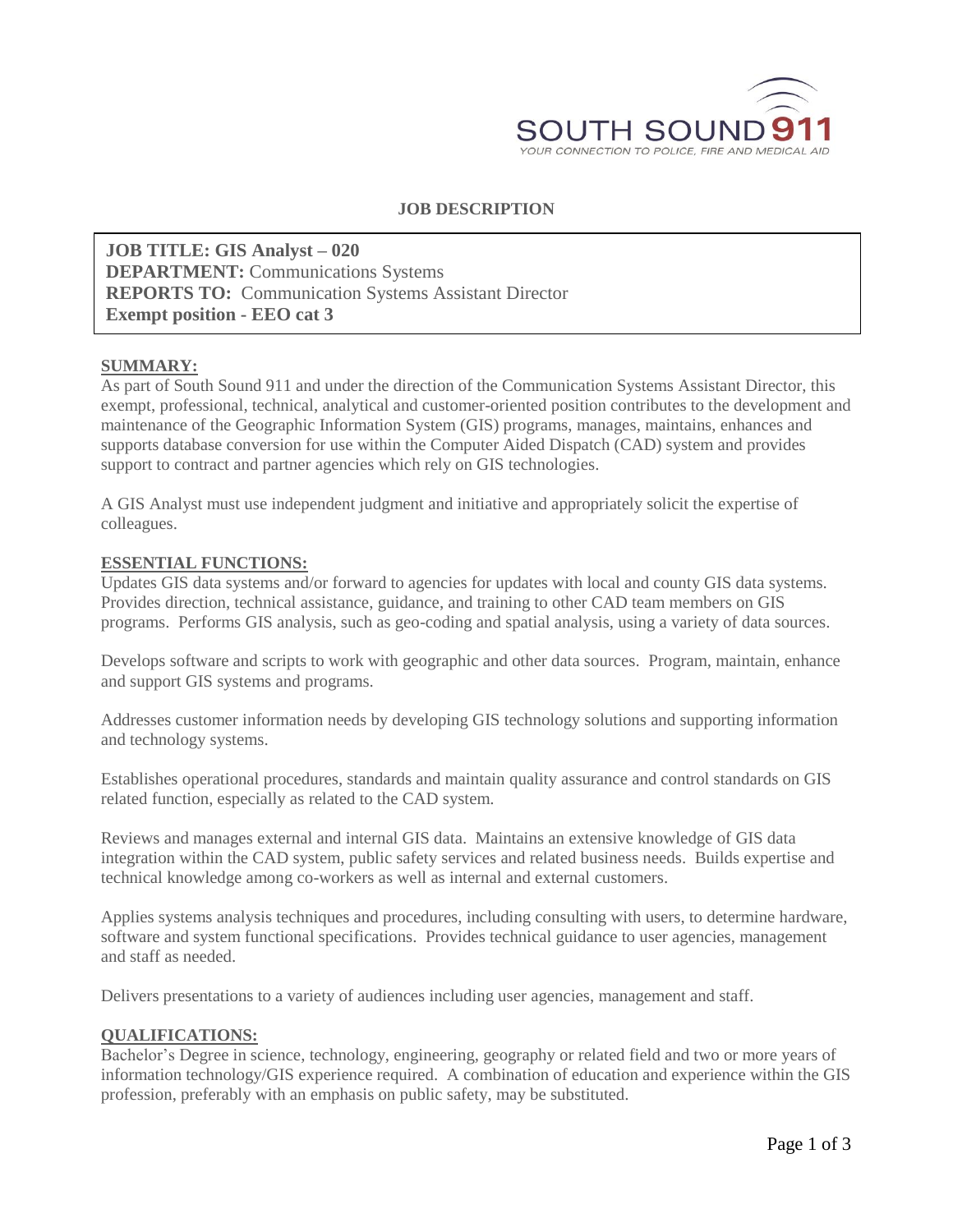# **KNOWLEDGE AND EXPECTATIONS:**

Possess technical skills to work with current technological tools and performance advanced problem solving, independently.

Facilitate teamwork and develop effective working relationships with management, peers and customers. Comprehend GIS technologies, techniques and practices, particularly those in use by South Sound911, Pierce County and the cities/agencies within Pierce County.

Comprehend current information technologies and trends.

Understand mapping systems, coordinates and spatial data accuracies.

Skilled in the use of GIS, math, models, programming and scripting, analysis, mapping and SQL language and syntax.

Strong file management skills.

Research, verify, edit, and update databases and GIS spatial data.

Read, interpret, explain, apply and follow applicable laws, ordinances, codes, regulations, policies and procedures.

Work appropriately with confidential material and information.

Work with speed and accuracy.

Follow safety rules and regulations.

Advanced working knowledge with standard suite of Microsoft Office software and database applications.

Communicate efficiently and effectively both orally and in writing using tact, patience and courtesy.

Maintain cooperative and effective working relationships with others.

Analyze situations quickly and adopt an effective course of action.

Organize work with many interruptions and multiple tasks to meet schedules and timelines.

# **LICENSES, CERTIFICATES AND OTHER REQUIREMENTS:**

Bachelor's Degree in science, technology, engineering, geography or related field and two or more years of information technology/GIS experience required. A combination of education and experience within the GIS profession, preferably with an emphasis on public safety, may be substituted. GIS Certification and/or credential desired. Due to the confidential nature and demands of this position, candidates must possess an exemplary personal history and pass a background investigation as part of the pre-conditional offer of employment.

### **PHYSICAL REQUIREMENTS:**

The physical demands described here are representative of those that must be met by an employee to successfully perform the essential functions of this job. While performing the duties of this job, the employee is regularly required to sit at a computer terminal, use hands to and arms to reach, finger, handle, or feel, and finger dexterity necessary to operate equipment used in the position.

The employee is required to talk, see, and hear. Specific vision abilities required by this job include close vision, distance vision, peripheral vision, depth perception and ability to adjust focus. The ability to clarify color is also needed to perform the functions of the job. Subject to lifting up to 35 pounds; standing, bending, stooping and reaching or sitting for several hours.

### **WORKING ENVIRONMENT:**

Employee works in an indoor climate-controlled office environment. The noise level in the work environment is usually quiet. Travel to various work sites and/or meeting locations may be required. Work is generally completed on a regularly scheduled basis, however, attendance at meetings or completion of work outside of normal scheduled hours may be required. Work requires extended periods of concentration and sedentary work at a work station. Work is subject to frequent interruptions and normal office noise.

### **MACHINES/TOOLS/EQUIPMENT/WORK AIDS:**

Personal computer, copy machines, telephone, fax machine, E-mail, printers and calculators.

### **POTENTIAL HAZARDS:**

The hazards are consistent within an office environment.